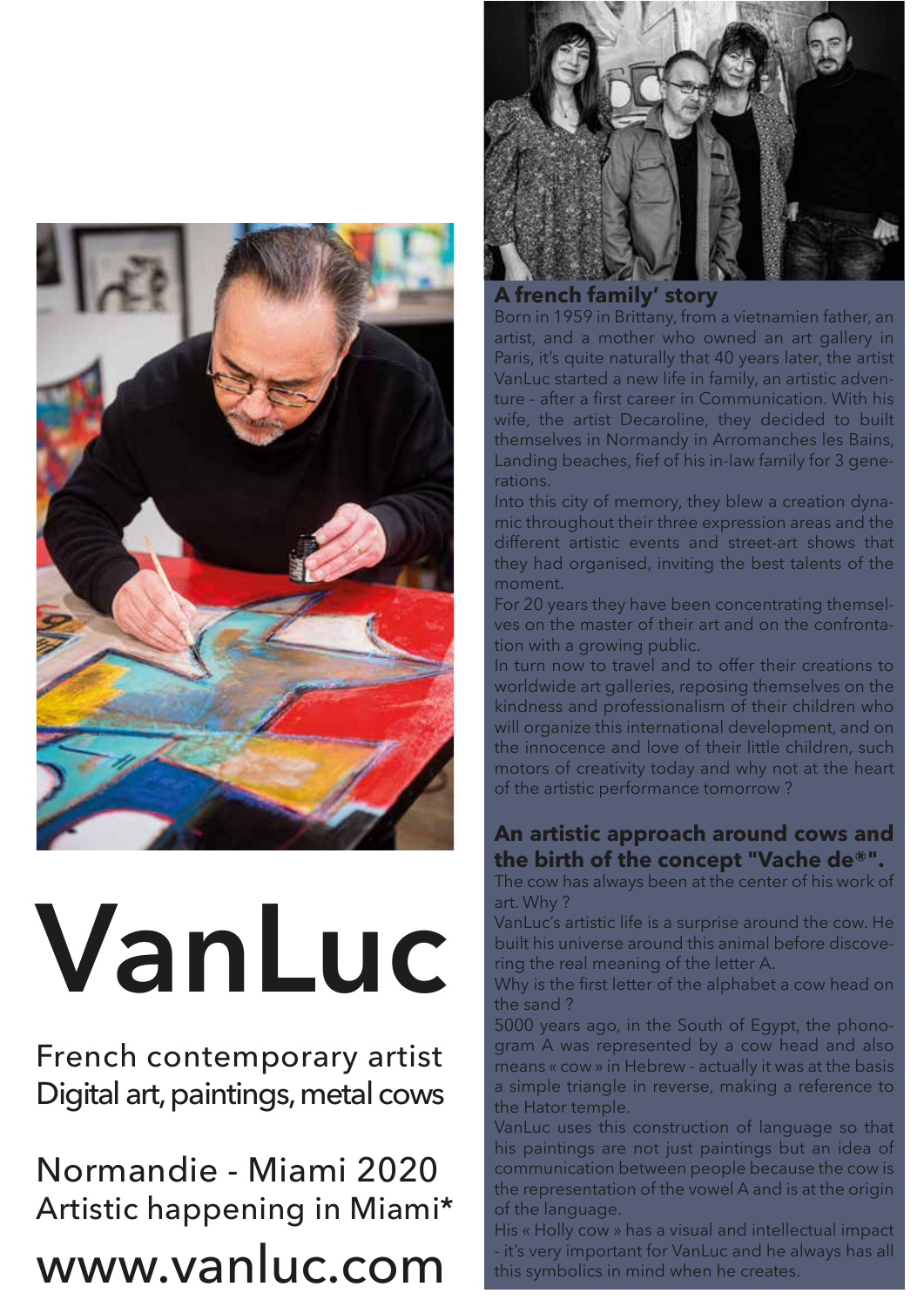

Vache de® Décor, painting, 116x89cm,2020

### **Cow of a concept**

Creative energy drives me daily to draw, trace, paint unknown forms. Every straight line, every angle, every circle is the result of a systematic correction of the original line. I imagine a form composed simple but multiple lines. By crossing them, by extending them, I create a very personal graphic image, that of the cow, the subject, that has become a continuous concept throughout my work. I am sure that all finished forms are the outcome of thousands of points which are assembled, directed, constructed to perfectly settle into the given space and to render a surface, a volume, adaptated to the right perspective and designed to perpetuate over time.

**What will remain of creation - except for a creature duplicated over and over again with a few variations ? I have imposed this style on my public.** 

**My creations are now presented the world over, as the result of my long artistic path. Much like a first album, this success have its owns limits.** 



Vache de® Nous, painting, 65x50cm,2016



Vache de® Normandy Miami, digital art, 2020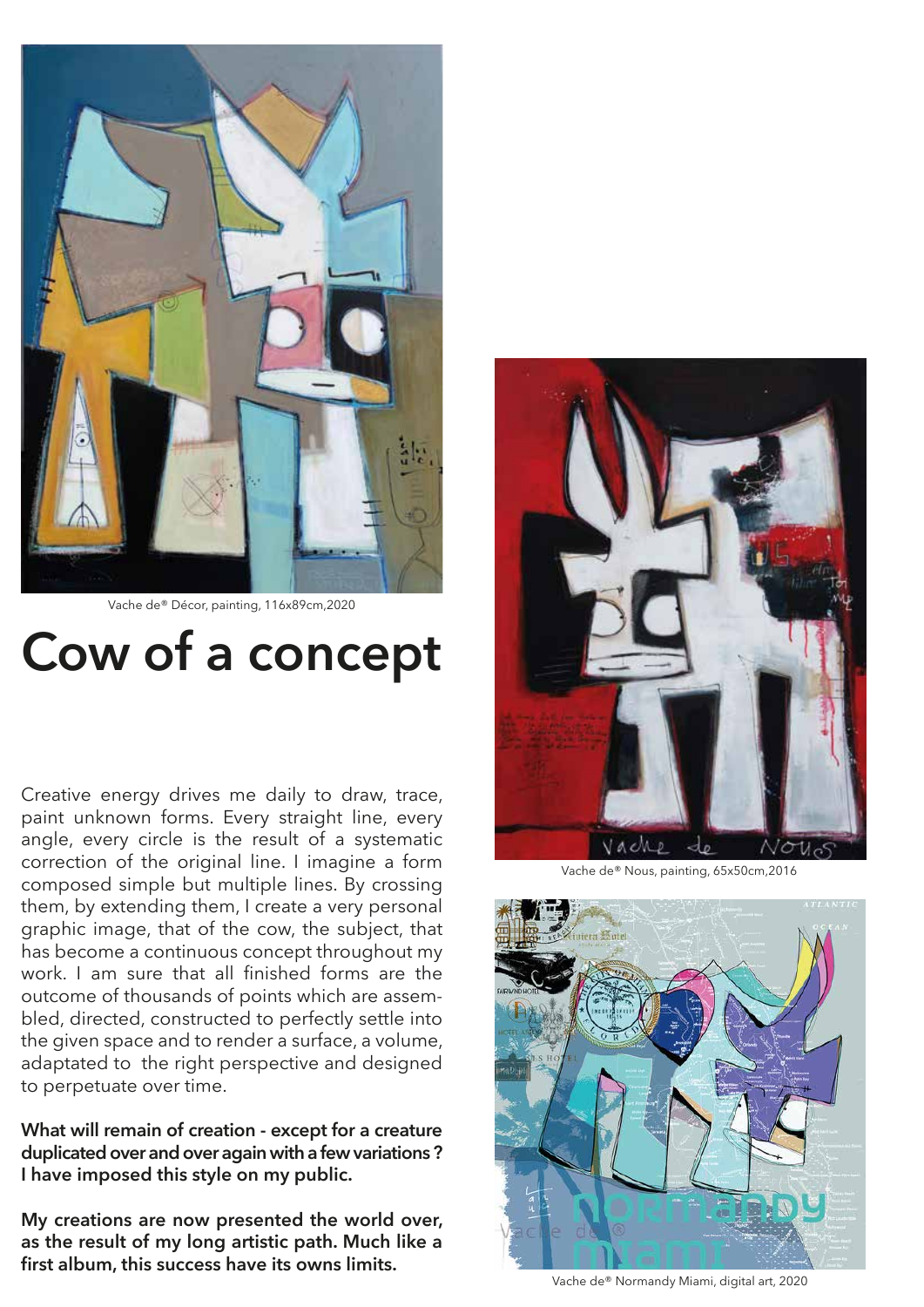

Vache d® Exception, painting, 65x50cm, 2016



Vache de® Landing, digital art, 2020



Vache de® Crédo, painting, 116x89cm,2020

## **Does it still looks like a cow ?**

Here I am confronted once more with myself, over one question *« what do I do with this cow ? »*. It will eventually find its own place, will blend into the whole on the canvas.

That habitual rigidity of my lines is a decisive graphic choice, mainly composed of triangles and circles, that affirms visual coherence. But I have also explored the idea of introducing a curve in order to give a new slant to my artistic expression.

This new line will coincide with the sensuality of created form and will create complicity between the lines, a new dimension in my work.

If this painting is a part of me, I wonder whether the public will accept it.

*« I am interested in the future because that's where I decided to spend the rest of my days. »*  Woody Allen

**Two options are now opened to me. The first involves remaining faithful to my original image, not taking any risks... The second implies embarking on a new pictorial adventure. Why not with you ?**